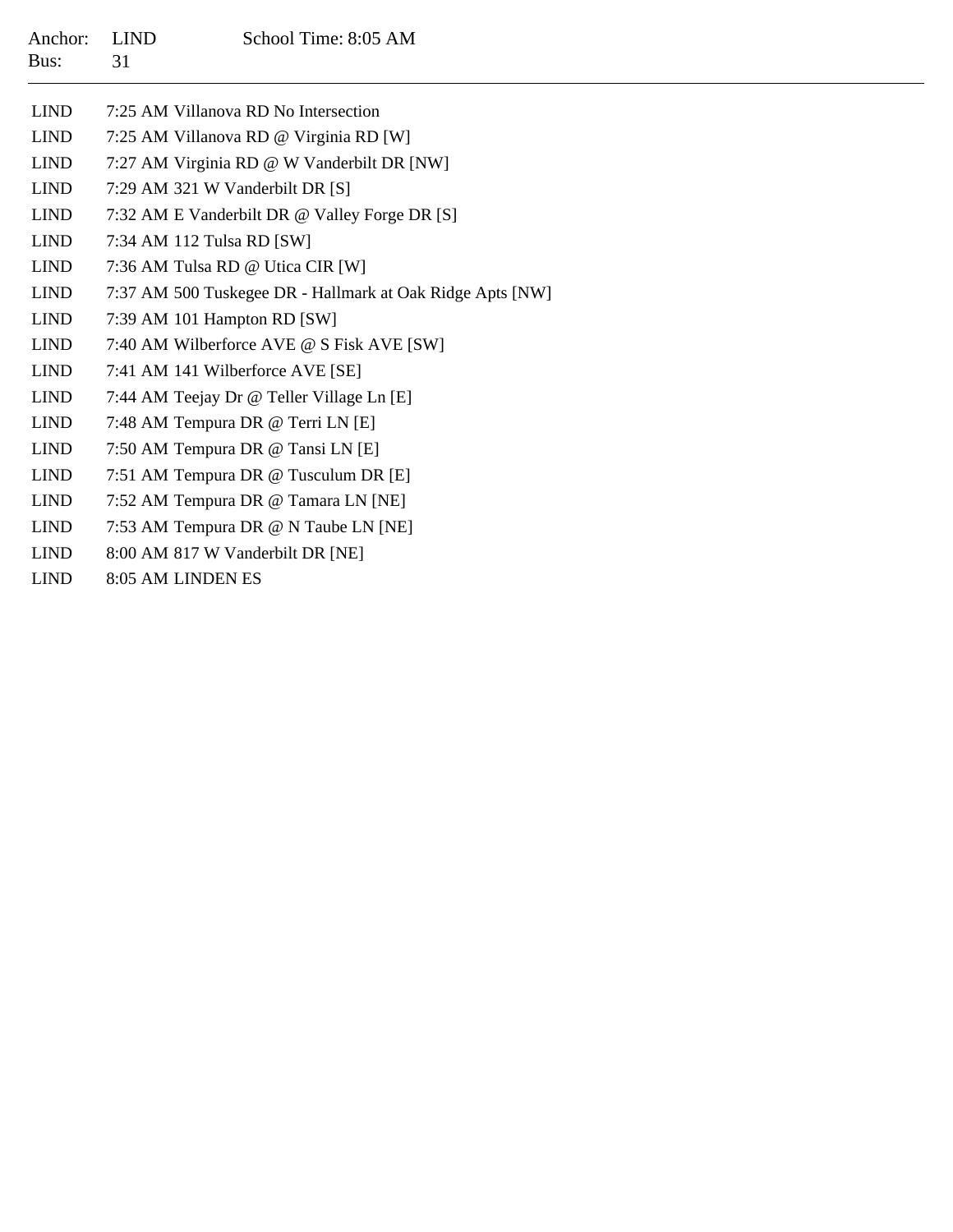| Anchor:<br>Bus: | <b>LIND</b><br>24 | School Time: 8:05 AM                                  |
|-----------------|-------------------|-------------------------------------------------------|
| <b>LIND</b>     |                   | 7:20 AM New Bedford LN@Nantucket WAY                  |
| <b>LIND</b>     |                   | 7:21 AM Nebraska AVE @ Naples LN [NE]                 |
| <b>LIND</b>     |                   | 7:22 AM Nebraska AVE @ Normandy RD @ Newhaven RD [NE] |
| <b>LIND</b>     |                   | 7:24 AM 106 Newridge RD [NW]                          |
| <b>LIND</b>     |                   | 7:25 AM 103 Newell LN [W]                             |
| <b>LIND</b>     |                   | 7:26 AM 130 Newell LN [S]                             |
| <b>LIND</b>     |                   | 7:30 AM 105 Newhaven RD [SE]                          |
| <b>LIND</b>     |                   | 7:31 AM 112 Newhaven RD [E]                           |
| <b>LIND</b>     |                   | 7:33 AM Nebraska AVE @ Newhaven RD (N End) [NE]       |
| <b>LIND</b>     |                   | 7:34 AM W Outer DR @ Wimberly LN [NW]                 |
| <b>LIND</b>     |                   | 7:35 AM 1006 W Outer DR [NE]                          |
| <b>LIND</b>     |                   | 7:36 AM 1036 W Outer DR [SW]                          |
| <b>LIND</b>     |                   | 7:37 AM 1050 W Outer DR [NW]                          |
| <b>LIND</b>     |                   | 7:38 AM 1065 W Outer DR [N]                           |
| <b>LIND</b>     |                   | 7:39 AM 103 Westwind DR [W]                           |
| <b>LIND</b>     |                   | 7:40 AM W Outer DR @ Whippoorwill DR [NE]             |
| <b>LIND</b>     |                   | 7:41 AM 1119 W Outer DR [SE]                          |
| <b>LIND</b>     |                   | 7:43 AM 1137 W Outer DR [NW]                          |
| <b>LIND</b>     |                   | 7:47 AM 136 Whippoorwill DR [N]                       |
| <b>LIND</b>     |                   | 7:48 AM Whippoorwill DR No Intersection [NW]          |
| <b>LIND</b>     |                   | 7:48 AM 164 Whippoorwill DR [NW]                      |
| <b>LIND</b>     |                   | 7:50 AM Whippoorwill DR @ Westview LN [N]             |
| <b>LIND</b>     |                   | 7:51 AM 116 Westview LN [N]                           |
| <b>LIND</b>     |                   | 7:51 AM 128 Westview LN [NW]                          |
| <b>LIND</b>     |                   | 7:59 AM 17 Westover Dr [SE]                           |

LIND 8:05 AM LINDEN ES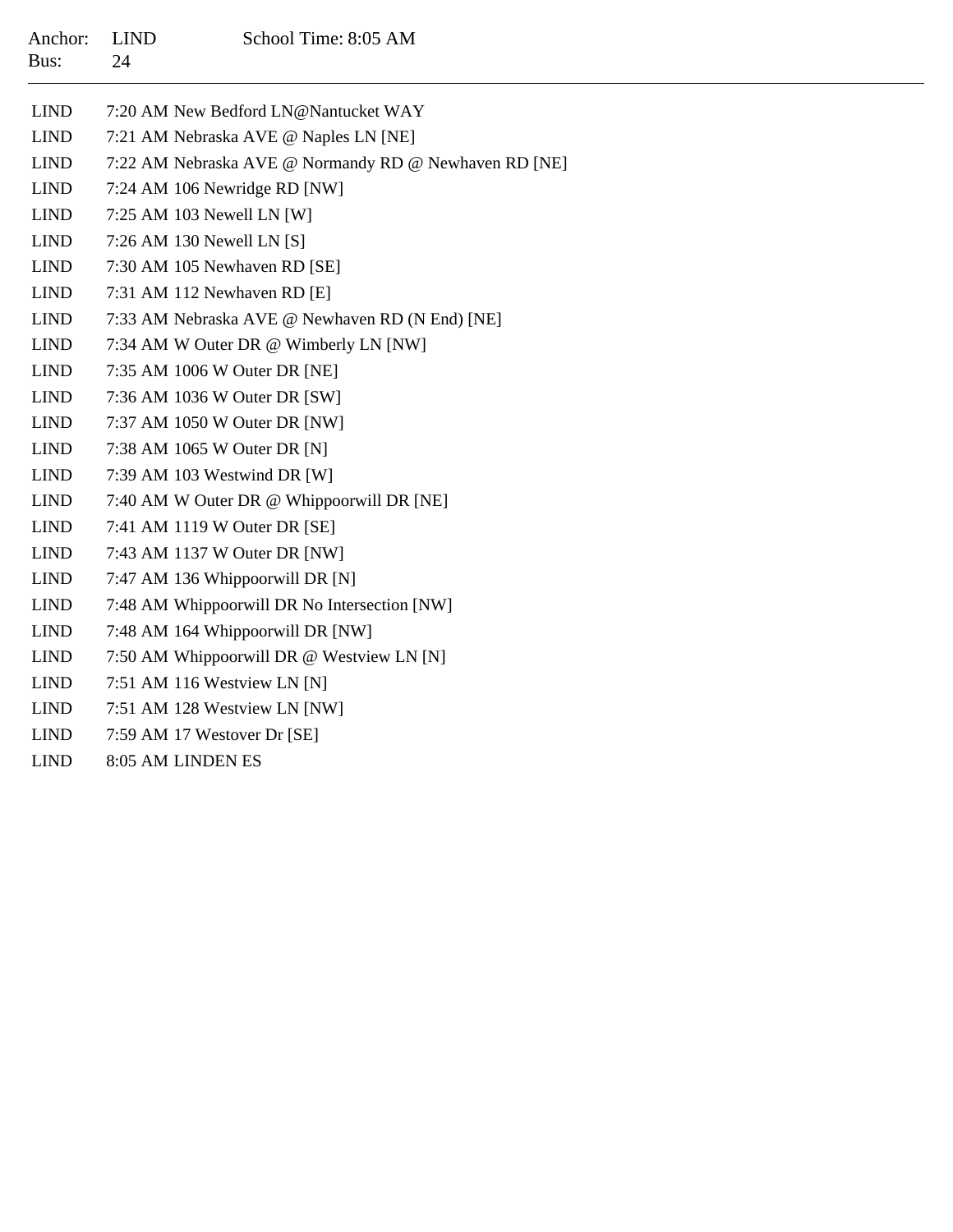| Anchor:<br>Bus: | <b>LIND</b><br>36 | School Time: 8:05 AM                                       |
|-----------------|-------------------|------------------------------------------------------------|
| <b>LIND</b>     |                   | 7:01 AM Broadberry AVE No Intersection                     |
| <b>LIND</b>     |                   | 7:01 AM Broadberry AVE @ Forestberry ST [NE]               |
| <b>LIND</b>     |                   | 7:03 AM Broadberry Ave @ Northberry ST W [SE]              |
| <b>LIND</b>     |                   | 7:07 AM Fallberry ST @ Galeberry AVE/115 Fallberry ST [NW] |
| <b>LIND</b>     |                   | 7:10 AM 104 Hitchberry RD [E]                              |
| <b>LIND</b>     |                   | 7:12 AM E Elderberry ST @ Checkerberry RD [S]              |
| <b>LIND</b>     |                   | 7:13 AM 109 Checkerberry RD [SE]                           |
| <b>LIND</b>     |                   | 7:15 AM E Elderberry ST @ E Rarity Ridge PKWY [S]          |
| <b>LIND</b>     |                   | 7:16 AM E Rarity Ridge PKWY @ Hardinberry ST [W]           |
| <b>LIND</b>     |                   | 7:18 AM Hatleyberry ST @ Fountberry ST [N]                 |
| <b>LIND</b>     |                   | 7:22 AM Boxberry RD @ Wallberry ST [S]                     |
| <b>LIND</b>     |                   | 7:34 AM Southwood LN @ W Southwood LN [W]                  |
| <b>LIND</b>     |                   | 7:37 AM 103 Gates DR [SW]                                  |
| <b>LIND</b>     |                   | 7:39 AM Grandcove LN @ Golfcrest LN [SW]                   |
| <b>LIND</b>     |                   | 7:45 AM 152 Glassboro DR [NW]                              |
| <b>LIND</b>     |                   | 7:48 AM Graceland RD @ Greywood PL [SW]                    |
| <b>LIND</b>     |                   | 7:50 AM 252 Gum Hollow RD [SE]                             |
| <b>LIND</b>     |                   | 7:51 AM Gum Hollow RD @ Greystone DR (W End) [S]           |
| <b>LIND</b>     |                   | 7:55 AM Gum Hollow RD @ Greystone DR (E End) [S]           |
| <b>LIND</b>     |                   | 7:57 AM Gum Hollow RD @ Glassboro DR [E]                   |

 $\overline{\phantom{0}}$ 

LIND 8:05 AM LINDEN ES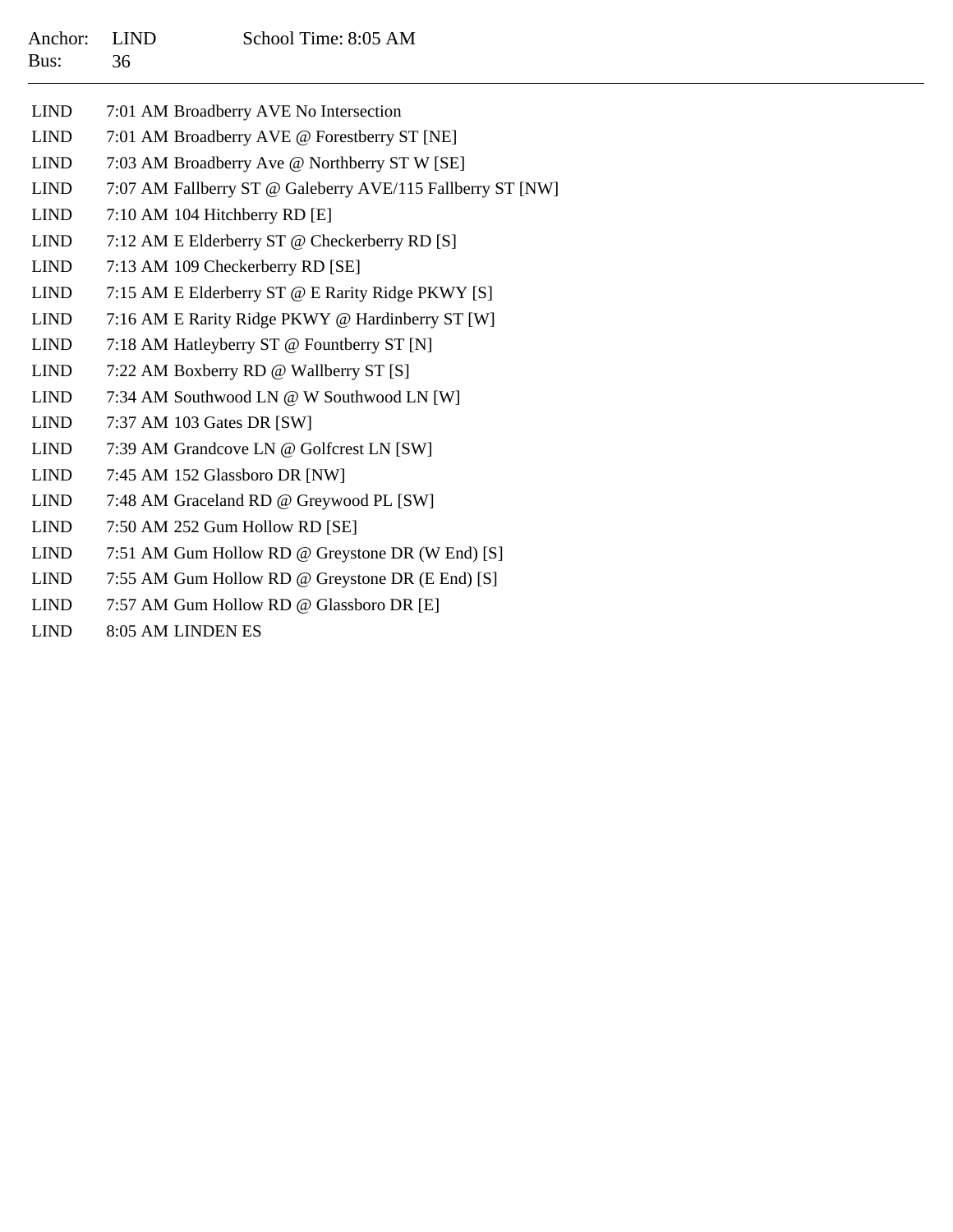| Anchor: LIND | School Time: 8:05 AM |
|--------------|----------------------|
| Bus: $67$    |                      |

| <b>LIND</b> | 7:08 AM W Outer DR No Intersection              |
|-------------|-------------------------------------------------|
| <b>LIND</b> | 7:08 AM 851/850 W Outer DR [SE]                 |
| <b>LIND</b> | 7:09 AM 831 W Outer DR [SE]                     |
| <b>LIND</b> | 7:10 AM 341 Louisiana AVE [SW]                  |
| LIND        | 7:11 AM Louisiana AVE @ N Seneca RD [NW]        |
| LIND        | 7:13 AM 138 Lasalle RD [S]                      |
| <b>LIND</b> | 7:15 AM Jefferson AVE @ Jonathan LN [S]         |
| LIND        | 7:15 AM Jefferson AVE @ E Judd LN [SE]          |
| LIND        | 7:16 AM Jefferson AVE @ W Outer DR [SE]         |
| <b>LIND</b> | 7:16 AM W Outer DR @ Wellington CIR [N]         |
| <b>LIND</b> | 7:17 AM W Outer DR @ Wayside RD [NW]            |
| LIND        | 7:20 AM 119 N Seneca RD [S]                     |
| <b>LIND</b> | 7:21 AM N Seneca RD @ Robertsville RD [W]       |
| LIND        | 7:23 AM Salem RD @ Sanford LN [W]               |
| <b>LIND</b> | 7:24 AM S Seneca RD @ Sequoia LN [SE]           |
| <b>LIND</b> | 7:25 AM S Seneca RD @ Sheridan CIR [SE]         |
| LIND        | 7:28 AM W Lincoln RD @ Lindale LN [N]           |
| LIND        | 7:31 AM Wiltshire Dr @ Tuskegge Dr [S]          |
| <b>LIND</b> | 7:37 AM 109 BEVERLY CIR [N]                     |
| <b>LIND</b> | 7:38 AM Beverly CIR @ Butler RD [NE]            |
| <b>LIND</b> | 7:39 AM Beverly CIR @ E Bryn Mawr CIR [E]       |
| LIND        | 7:40 AM Bermuda RD @ Beverly CIR (N End) [S]    |
| LIND        | 7:41 AM Briar RD @ Bunker LN [SE]               |
| LIND        | 7:42 AM Robertsville RD @ Rand CIR (SW End) [S] |
| LIND        | 7:43 AM Robertsville RD @ Mississippi AVE [SE]  |
| LIND        | 7:44 AM Montclair RD @ Monaco LN [NE]           |
| <b>LIND</b> | 7:46 AM Windham RD @ Windhaven LN [NE]          |
| <b>LIND</b> | 7:48 AM 910 W Outer DR [W]                      |
| <b>LIND</b> | 7:50 AM W Outer DR @ Willow LN [N]              |
| <b>LIND</b> | 7:51 AM W Outer DR @ Wood Ridge LN [NW]         |
| <b>LIND</b> | 7:52 AM Wendover Cir @ Walton Ln [SE]           |
| <b>LIND</b> | 7:58 AM Monticello RD @ Miramar CIR [NW]        |
| <b>LIND</b> | 7:59 AM Mockingbird LN @ Maltese LN [N]         |
| <b>LIND</b> | 8:02 AM Montana AVE @ W Melbourne RD [NW]       |
| <b>LIND</b> | 8:05 AM LINDEN ES                               |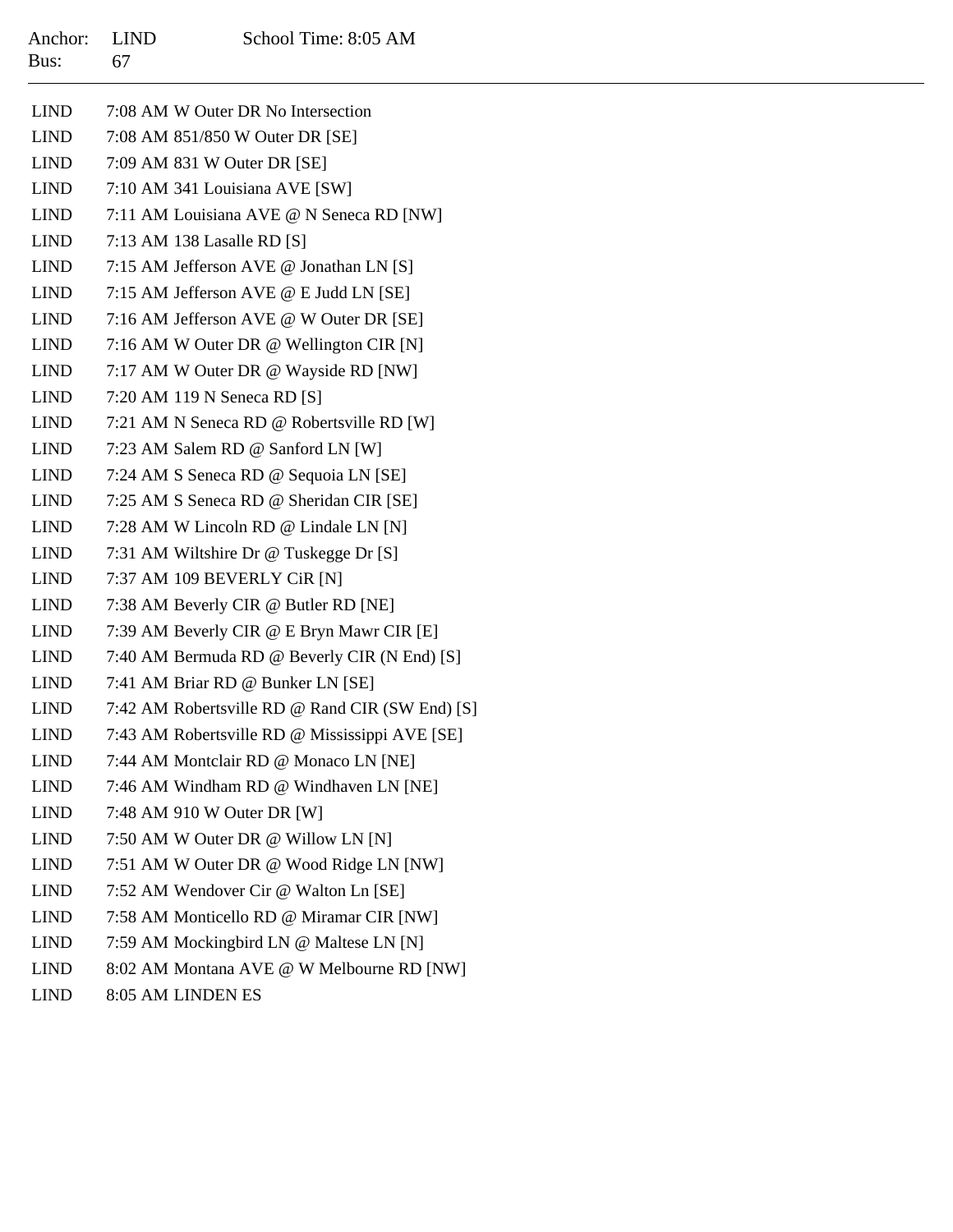| Anchor:<br>Bus:              | <b>LIND</b><br>24 | School Time: 3:35 PM                                       |
|------------------------------|-------------------|------------------------------------------------------------|
| <b>LIND</b>                  |                   | 3:35 PM LINDEN ES                                          |
| <b>LIND</b>                  |                   | 3:38 PM Nantucket WAY @ New Bedford LN [SW]                |
| <b>LIND</b>                  |                   | 3:39 PM Nebraska AVE @ Naples LN [NE]                      |
| <b>LIND</b>                  |                   | 3:40 PM Nebraska AVE @ Normandy RD @ Newhaven RD [NE]      |
| <b>LIND</b>                  |                   | 3:41 PM Nebraska AVE @ Newcrest LN [SE]                    |
| <b>LIND</b>                  |                   | 3:42 PM 106 Newridge RD [NW]                               |
| <b>LIND</b>                  |                   | $3:42$ PM 103 Newell LN [W]                                |
| <b>LIND</b>                  |                   | 3:44 PM 130 Newell LN [S]                                  |
| <b>LIND</b>                  |                   | 3:46 PM 120 Normandy RD [S]                                |
| <b>LIND</b>                  |                   | 3:48 PM 105 Newhaven RD [SE]                               |
| <b>LIND</b>                  |                   | 3:48 PM 112 Newhaven RD [E]                                |
| <b>LIND</b>                  |                   | 3:50 PM Nebraska AVE @ Newhaven RD (N End) [NE]            |
| <b>LIND</b>                  |                   | 3:51 PM W Outer DR @ Wimberly LN [NW]                      |
| <b>LIND</b>                  |                   | 3:51 PM 1006 W Outer DR [NE]                               |
| <b>LIND</b>                  |                   | 3:53 PM 1036 W Outer DR [SW]                               |
| <b>LIND</b>                  |                   | 3:54 PM 1050 W Outer DR [NW]                               |
| <b>LIND</b>                  |                   | 3:55 PM 1065 W Outer DR [N]                                |
| $\ensuremath{\mathrm{LIND}}$ |                   | 3:55 PM 103 Westwind DR [W]                                |
| <b>LIND</b>                  |                   | 3:56 PM W Outer DR @ Whippoorwill DR [NE]                  |
| <b>LIND</b>                  |                   | 3:57 PM 1119 W Outer DR [SE]                               |
| <b>LIND</b>                  |                   | 3:59 PM 1137 W Outer DR [NW]                               |
| <b>LIND</b>                  |                   | 4:02 PM 136 Whippoorwill DR [N]                            |
| <b>LIND</b>                  |                   | 4:03 PM 164 Whippoorwill DR [NW]                           |
| <b>LIND</b>                  |                   | 4:04 PM Whippoorwill DR @ Westview LN [N]                  |
| <b>LIND</b>                  |                   | 4:05 PM 116 Westview LN [N]                                |
| <b>LIND</b>                  |                   | 4:06 PM 128 Westview LN [NW]                               |
| <b>LIND</b>                  |                   | 4:23 PM Boxberry RD @ Wallberry ST [S]                     |
| <b>LIND</b>                  |                   | 4:28 PM Broadberry AVE @ Forestberry ST [NE]               |
| <b>LIND</b>                  |                   | 4:29 PM Broadberry Ave @ Northberry ST W [SE]              |
| <b>LIND</b>                  |                   | 4:33 PM Fallberry ST @ Galeberry AVE/115 Fallberry ST [NW] |
| <b>LIND</b>                  |                   | 4:36 PM E Elderberry ST @ Checkerberry RD [S]              |
| <b>LIND</b>                  |                   | 4:37 PM 109 Checkerberry RD [SE]                           |
| <b>LIND</b>                  |                   | 4:37 PM Fountberry ST @ Hackberry ST [NE]                  |
| <b>LIND</b>                  |                   | 4:38 PM E Elderberry ST @ E Rarity Ridge PKWY [S]          |
| <b>LIND</b>                  |                   | 4:39 PM E Rarity Ridge PKWY @ Hardinberry ST [W]           |
| <b>LIND</b>                  |                   | 4:39 PM Hatleyberry ST No Intersection [NW]                |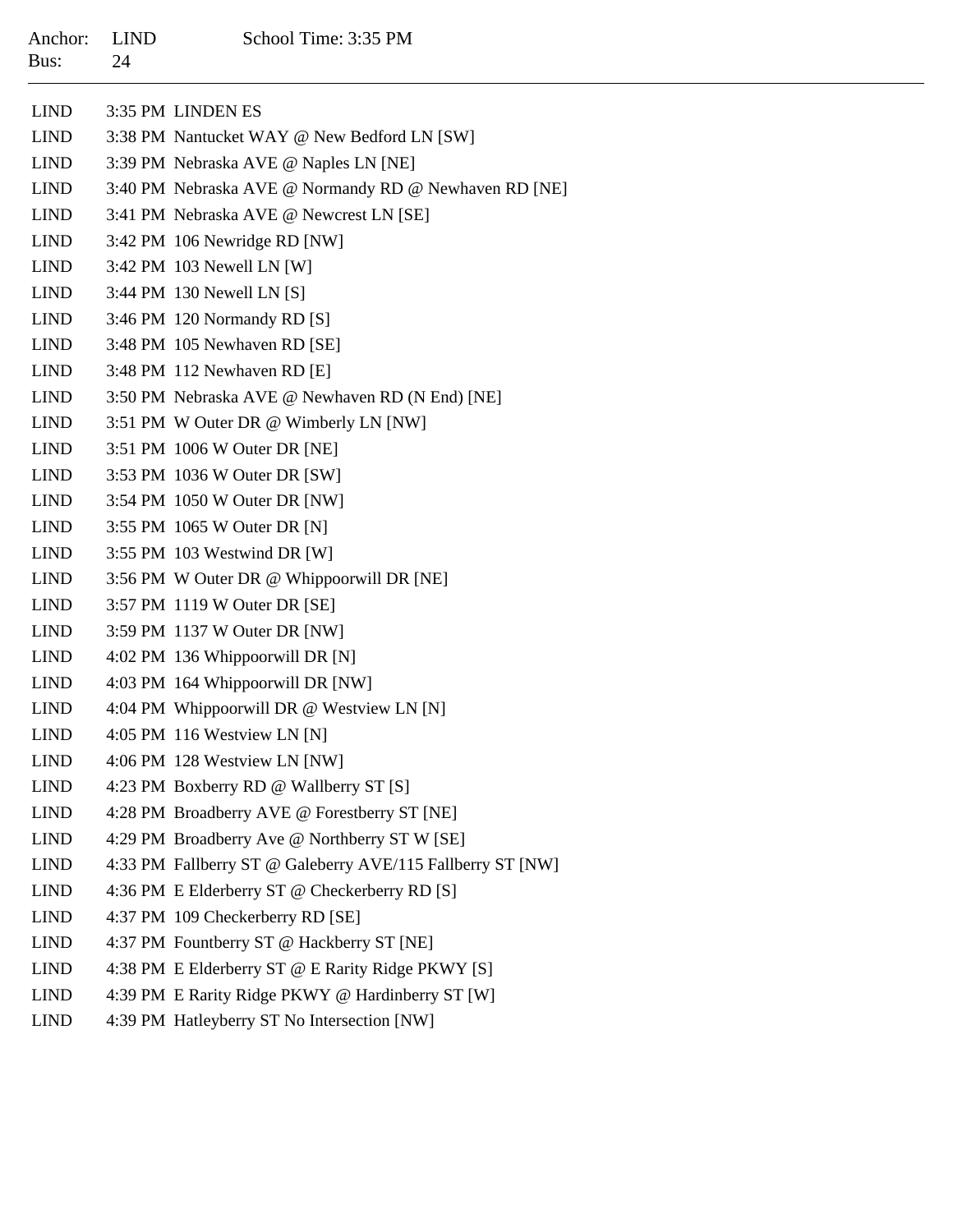| Anchor:<br>Bus: | <b>LIND</b><br>64 | School Time: 3:35 PM                            |
|-----------------|-------------------|-------------------------------------------------|
| <b>LIND</b>     |                   | 3:35 PM LINDEN ES                               |
| <b>LIND</b>     |                   | 3:35 PM Robertsville RD @ Bermuda RD [S]        |
| <b>LIND</b>     |                   | 3:36 PM Bermuda RD @ Beverly CIR (N End) [W]    |
| <b>LIND</b>     |                   | 3:37 PM Beverly CIR @ W Bryn Mawr CIR [W]       |
| <b>LIND</b>     |                   | 3:38 PM W Bryn Mawr CIR @ Butler RD [W]         |
| <b>LIND</b>     |                   | 3:39 PM Butler RD @ Beverly CIR [S]             |
| <b>LIND</b>     |                   | 3:39 PM 109 BEVERLY CiR [SE]                    |
| <b>LIND</b>     |                   | 3:41 PM Briar RD @ Bunker LN [SE]               |
| <b>LIND</b>     |                   | 3:42 PM Robertsville RD @ Rand CIR (SW End) [S] |
| <b>LIND</b>     |                   | 3:43 PM Robertsville RD @ Mississippi AVE [SE]  |
| <b>LIND</b>     |                   | 3:44 PM Middlebury RD @ E Morningside DR [E]    |
| <b>LIND</b>     |                   | 3:47 PM 851/850 W Outer DR [SE]                 |
| <b>LIND</b>     |                   | 3:48 PM 831 W Outer DR [SE]                     |
| <b>LIND</b>     |                   | 3:49 PM 341 Louisiana AVE [SW]                  |
| <b>LIND</b>     |                   | 3:50 PM Louisiana AVE @ N Seneca RD [NW]        |
| <b>LIND</b>     |                   | 3:52 PM N Seneca RD @ Robertsville RD [W]       |
| <b>LIND</b>     |                   | 3:54 PM Salem RD @ Sanford LN [W]               |
| <b>LIND</b>     |                   | 3:55 PM S Seneca RD @ Sequoia LN [SE]           |
| <b>LIND</b>     |                   | 3:55 PM S Seneca RD @ Sheridan CIR [SE]         |
| <b>LIND</b>     |                   | 3:57 PM Louisiana AVE @ Lancaster RD [SW]       |
| <b>LIND</b>     |                   | 3:59 PM W Lincoln RD @ Lynwood LN [S]           |
| <b>LIND</b>     |                   | 4:04 PM W Outer DR @ Wayside RD [S]             |
| <b>LIND</b>     |                   | 4:05 PM W Outer DR @ Wellington CIR [SE]        |
| <b>LIND</b>     |                   | 4:05 PM W Outer DR @ Jefferson AVE [SW]         |
| <b>LIND</b>     |                   | 4:06 PM Jefferson AVE @ W Judd LN [NW]          |
| <b>LIND</b>     |                   | 4:07 PM Jefferson AVE @ Jonathan LN [NW]        |
| <b>LIND</b>     |                   | 4:08 PM Livingston RD @ Lasalle RD [NW]         |
| <b>LIND</b>     |                   | 4:10 PM 493 Robertsville RD INW1                |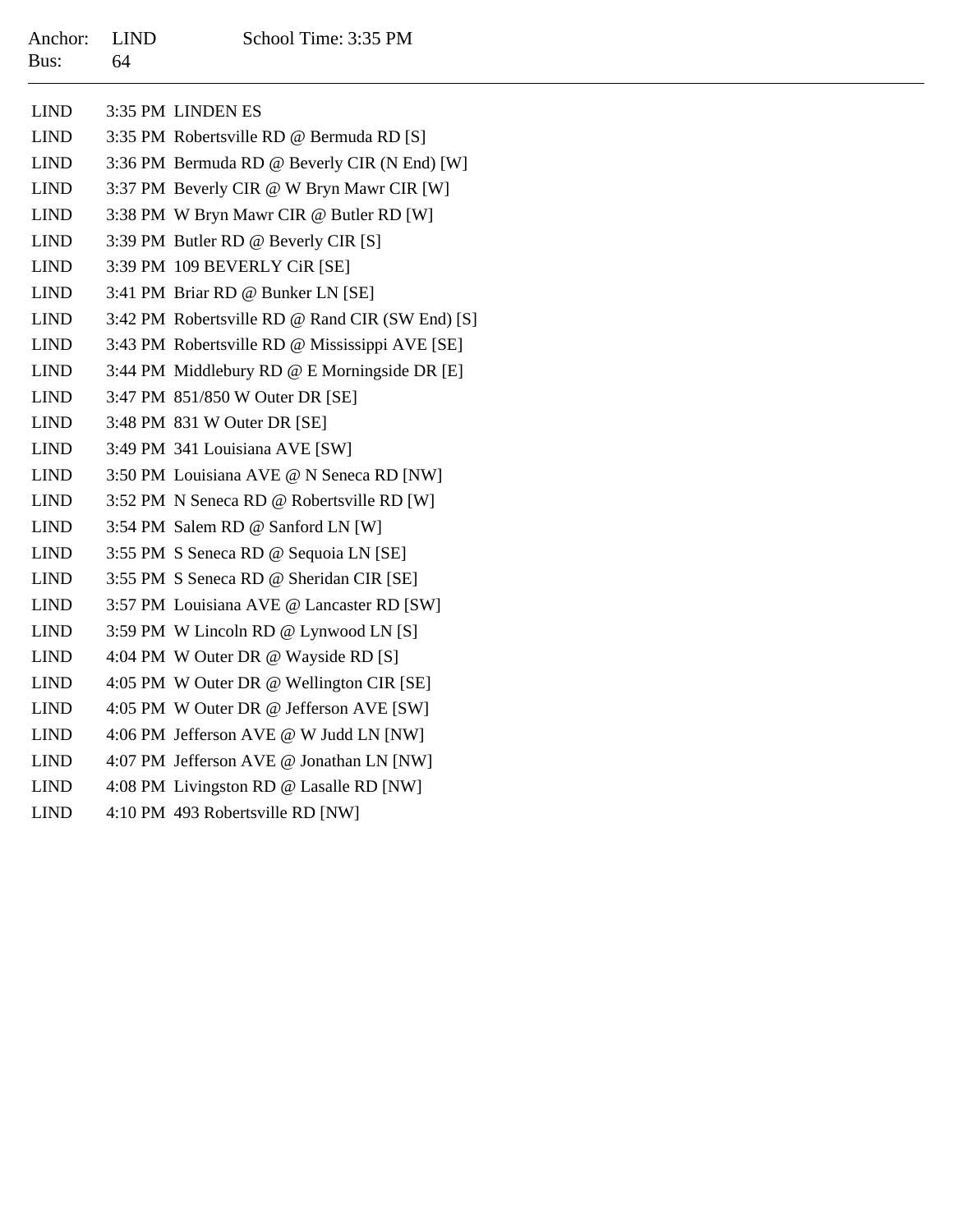| Anchor:<br>Bus: | <b>LIND</b><br>21 | School Time: 3:35 PM                                      |
|-----------------|-------------------|-----------------------------------------------------------|
| <b>LIND</b>     |                   | 3:35 PM LINDEN ES                                         |
| <b>LIND</b>     |                   | 3:41 PM Wiltshire Dr @ Tuskegge Dr [NW]                   |
| <b>LIND</b>     |                   | 3:48 PM 112 Tulsa RD [SW]                                 |
| <b>LIND</b>     |                   | 3:50 PM Tulsa RD @ Utica CIR [W]                          |
| <b>LIND</b>     |                   | 3:52 PM 500 Tuskegee DR - Hallmark at Oak Ridge Apts [NW] |
| <b>LIND</b>     |                   | 3:55 PM Teejay Dr @ Teller Village Ln [E]                 |
| <b>LIND</b>     |                   | 3:58 PM 101 Hampton RD [SW]                               |
| <b>LIND</b>     |                   | 4:00 PM 144 Spelman AVE [SE]                              |
| <b>LIND</b>     |                   | 4:03 PM S Fisk AVE @ Wilberforce AVE [SE]                 |
| <b>LIND</b>     |                   | 4:03 PM Wilberforce AVE @ S Dillard AVE [SW]              |
| <b>LIND</b>     |                   | 4:04 PM 141 Wilberforce AVE [SE]                          |
| <b>LIND</b>     |                   | 4:06 PM Tempura DR @ Terri LN [E]                         |
| <b>LIND</b>     |                   | 4:08 PM Tempura DR @ Tansi LN [E]                         |
| <b>LIND</b>     |                   | 4:09 PM Tempura DR @ Tusculum DR [E]                      |
| <b>LIND</b>     |                   | 4:11 PM Tempura DR @ Tamara LN [NE]                       |
| <b>LIND</b>     |                   | 4:11 PM Tempura DR @ Telemann LN [N]                      |
| <b>LIND</b>     |                   | 4:13 PM Tempura DR @ N Taube LN [NE]                      |
| <b>LIND</b>     |                   | 4:19 PM 321 W Vanderbilt DR [N]                           |
| <b>LIND</b>     |                   | 4:20 PM W Vanderbilt DR @ Virginia RD [NE]                |
| <b>LIND</b>     |                   | 4:22 PM 817 W Vanderbilt DR [NE]                          |
| <b>LIND</b>     |                   | 4:23 PM Villanova RD @ Virginia RD [W]                    |
| <b>LIND</b>     |                   | 4:26 PM E Vanderbilt DR @ Valley Forge DR [S]             |

LIND4:28 PM Valley Forge DR No Intersection [W]